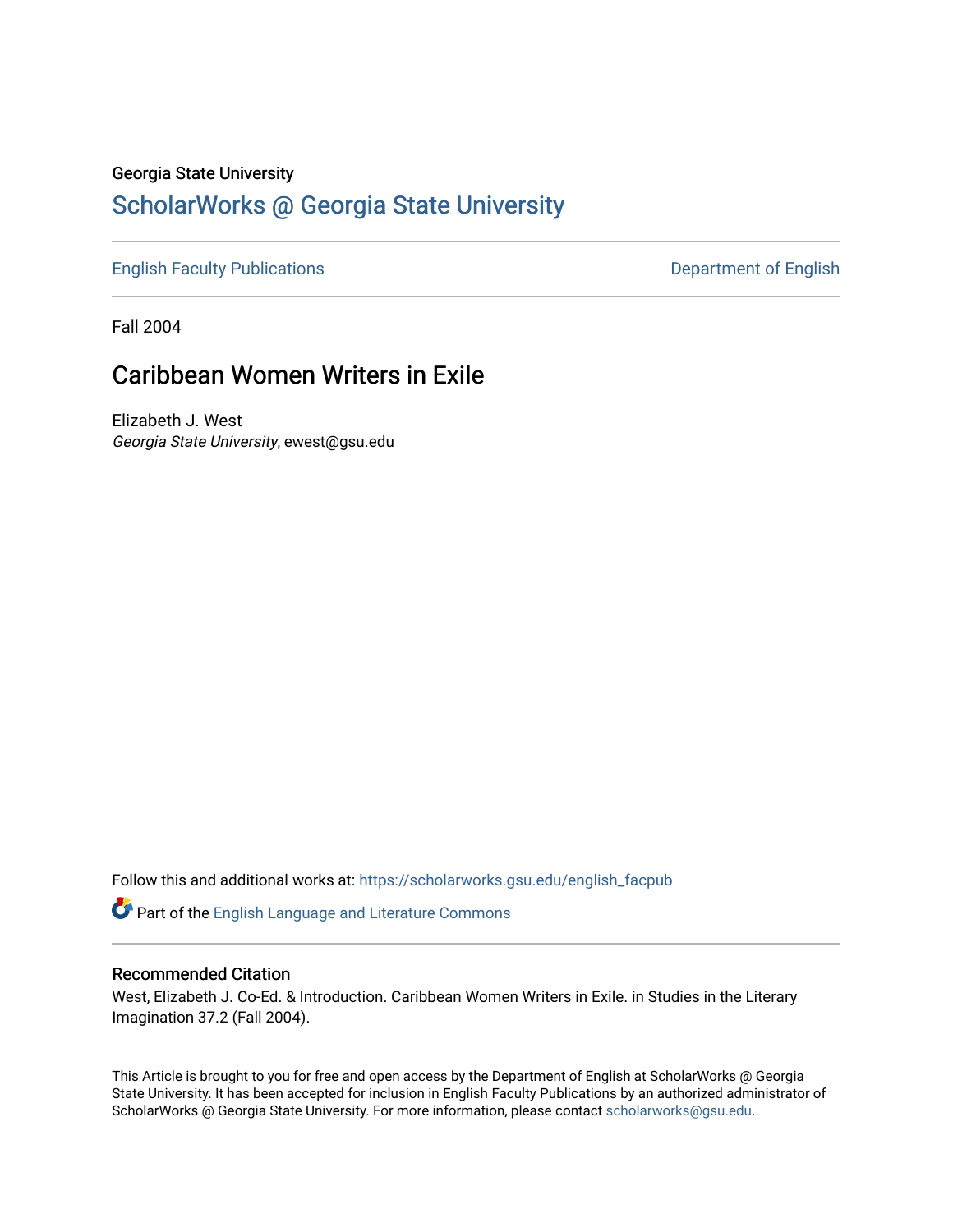#### **Carol P. Marsh-Lockett and Elizabeth J. West**

### **INTRODUCTION: CARIBBEAN WOMEN WRITERS IN EXILE**

A generally dated, albeit powerful and persistent, conception of "exile" is banishment from one's own land-a condition often associated with a form of punishment for crimes and political offense in ancient civilizations or, in more recent historical periods, periods of banishment for civil and political offenders to remote areas within a national realm, such as colonies in the Americas and Australia, or distant contiguous regions, such as Siberia in the former Soviet Union. In contemporary times, however, exiles are likely to be those who have fled political tyranny and/or economic disenfranchisement or those seeking greater opportunity for intellectual and professional expression.

In his. introduction to *Culture and Imperialism* (1993), a significant discussion of the intersections and links between imperial endeavor and cultural expression of both the colonizer and the colonized, Edward Said identifies his text as "an exile's book." He goes on to describe his exile status and then appropriates the term *exile* from its earliest punitive associations: "Yet when I say 'exile' I do not mean something sad or deprived. On the contrary belonging, as it were, to both sides of the imperial divide enables you to understand them more easily" (xxvii). He states further that his own positioning in New York, "an exilic city *par excellence,"* one that "also contains within itself the Manichean structure of the colonial city described by Fanon," has furnished him with an awareness of belonging to more than one history and group (xxvii).

This sense of belonging notwithstanding, "exile" paradoxically still connotes separation from home. Said also makes this concession in his essay "Reflections on Exile" (1994), in which he writes that the exilic experience constitutes an "unhealable rift between a human being and a native place, between the self and its true home" (137). Exiles, he adds, are in effect "cut off from their roots, their land, their past" (140). Similarly, Julio Cortozar, in 'The Fellowship of Exile," maintains that exile marks "the end of contact with the leaves and trees, the end of a deep rooted relationship with the land and the air" (173). We must note here, however, that exile means neither "out of hand psychological dismissal" nor "amnesia"; thus,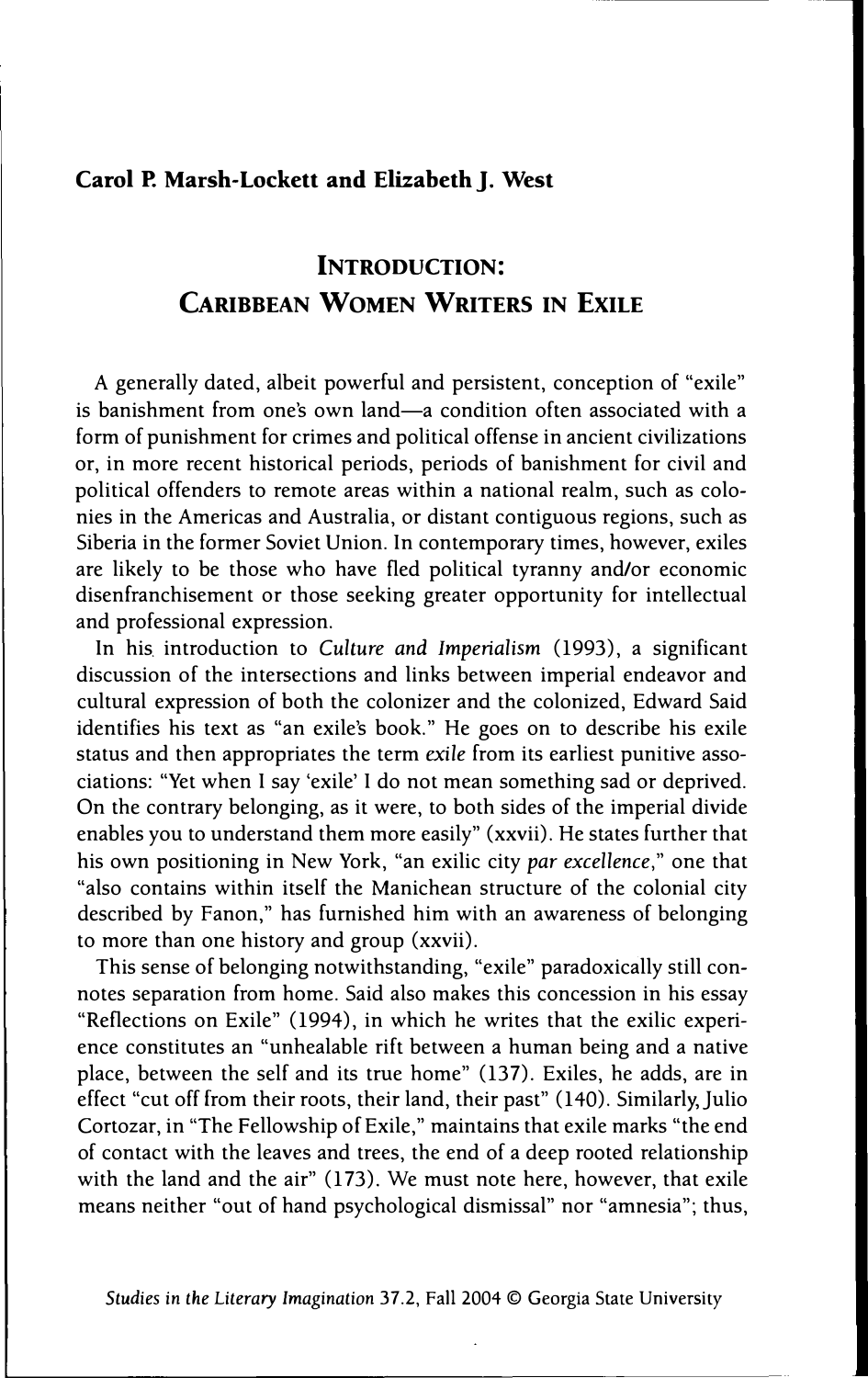the psychic relationship remains intact. Implicit, however, in the natural imagery of Said and Cortozar is the premise that exile in its keenest sense occurs in relationship to the homeland, the premise that also informs this collection of essays focused on Anglophone Carihbean women writers in exile.

The tradition of widely studied Caribbean writers in exile in Britain, the colonial seat of the Anglophone Caribbean, largely began as a post-World War 11 phenomenon when, as Samuel Selvon describes in his novel *The Lonely Londoners* (1956), large numbers of Caribbean emigrants made their way to Britain in search of employment. In addition, several talented young writers also found their way to London not only to avail themselves of existing stimulating writing environments but also in search of publishers, George Lamming captures the experience and perspectives of these writers in his essay collection *The Pleasures of Exile* (1960), in which he anticipates Said's insights in an essay titled "The Occasion for Speaking": "The pleasure and Paradox of my own exile is that 1 belong wherever I am  $\ldots$  and yet there is always an acre of ground in the New World which keeps growing echoes in my head" (50), While the earliest Caribbean writers in Britain and those most widely studied were largely men of color, we should also be aware of the works of Phyllis Shand Allfrey and Jean Rhys, white Caribbean women, Allfrey's *The Orchid House* (1953) and Rhys's *Wide Sargasso Sea* (1966) capture the experiences, peculiar condition, and shameful history rooted in the Caribbean Creole plantocracy, whose distinct narratives until relatively recently had been either ignored or subsumed under larger national stories. Later, the ranks of newer women writers would include such figures as Joan Riley and Beryl Gilroy, who bring a distinct female perspective on the immigrant experience in Britain as well as a gendered gaze on the history and psychocultural impact of the country of origin.

This collection of essays addresses the output of Caribbean women writers specifically in North America, Indeed, a Caribbean female presence has established itself in the literary canons of both Canada and the United States, These writers might identify themselves as citizens of either the United States or Canada, Others might embrace the designation of "Afrosporic" (45), as in the case of Canada-based Marlene Nourbese Philip, Yet others might claim membership in the larger Indian diaspora by virtue of an ancestral history of indentured servitude. As Caribbean immigrants or as first- or second-generation United States or Canadian citizens, however, they exist in a line of Caribbean writers whose active presence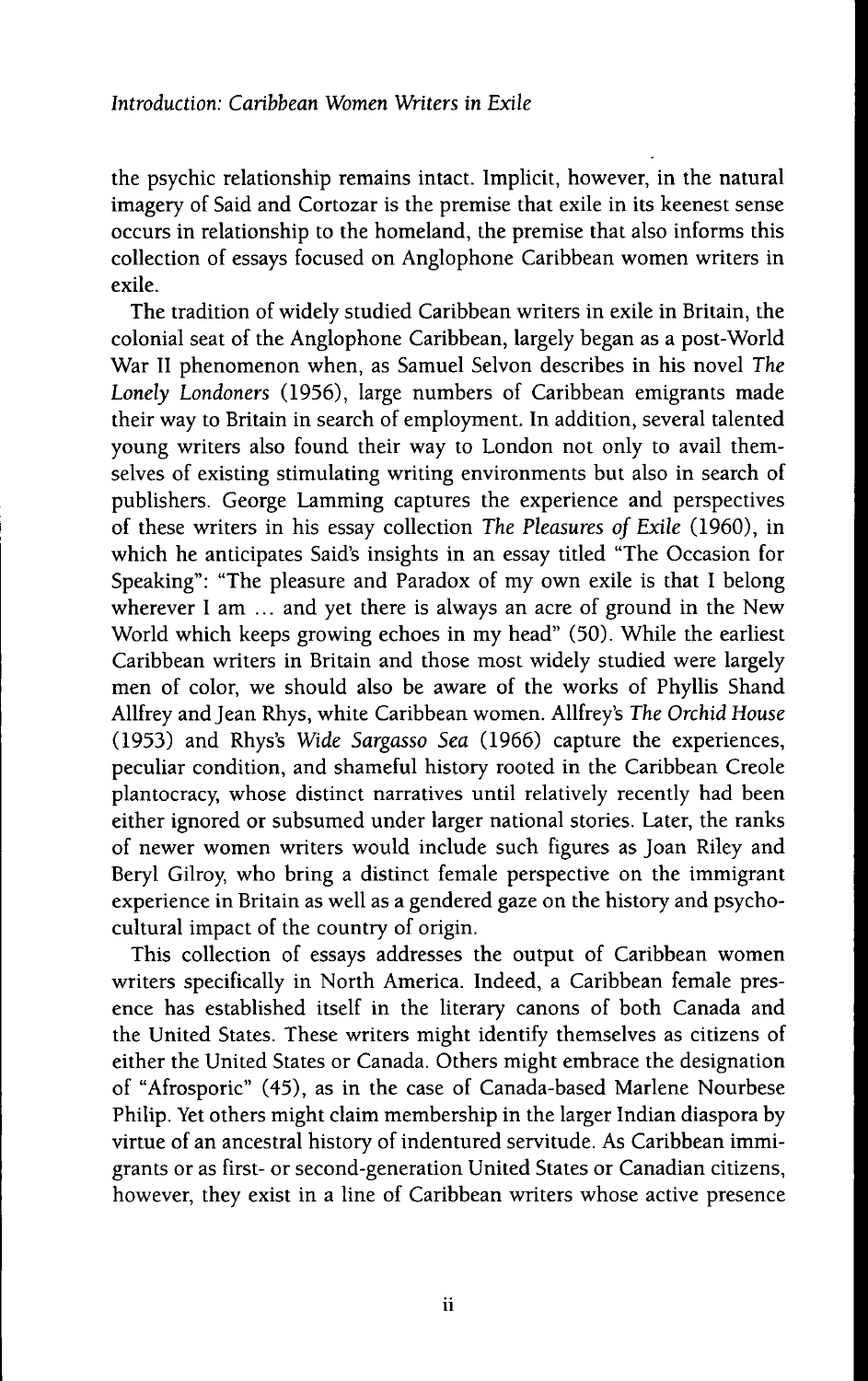in North America can be identified as early as the Harlem Renaissance, in which the poet and novelist Claude McKay was a prominent figure.

One of the first widely read female-authored novels to address the Caribbean immigrant experience in the United States was Paule Marshall's *Brown Girl, Brownstones* (1959). The daughter of Barbadian immigrants, Marshall centers her fiction with a Caribbean frame of reference while setting it in various locales. In *Brown Girl, Brownstones,* she challenges the soul-destroying materialism resulting from a narrow and distorted interpretation of the American dream to which Caribbean immigrants could fall victim in their pursuit of economic opportunity.

Between Marshall's 1959 novel and the present exists a plethora of texts authored by Caribbean women in North America. The increasing number of these texts is consistent with the surge in the Caribbean immigrant population. Often longing for home, yet finding life in their homes of origin either impractical or impossible, these women both systematically and creatively address the gender, race, and class variables peculiar to women that not only lead to exile but which also characterize the life in exile. As such, their works, in enhancing the literary mosaic of the site of exile, give voice to the public discourse and private concerns of an increasingly varied population.

Given the complexities of internal and external struggles of women in exile, perhaps the most effective articulation of their struggles and triumphs is women's literary output. The essays in this collection examine the work of six writers who successfully negotiate to maximum advantage the condition of exile. Using a variety of approaches, the contributors probe both the writers' rewriting of home and their gendered visions of the new landscape for immigrant communities.

In his essay "Theorizing Spirit: The Critical Challenge of Elizabeth Nunez's *When Rocks Dance* and *Beyond the Limho* Silence," Melvin Rahming calls for more rigorous and open-minded scholarly exploration of the working of the spirit in transnational literatures. While Rahming applies his theoretical reading of spirit-centeredness to specific works by Elizabeth Nunez, his approach can readily be appropriated for similar analysis of other transnational African diasporic writings. Rahming identifies the complex self that emerges in Nunez's protagonists who struggle to find meaning and place in their splintered worlds. Nunez's protagonists evolve into more completed selves through West African spiritual influences that dictate the course of their journeys. Although they are disconnected from Africa in body and consciousness, Africa becomes the source for the spiritual restoration of Nunez's fictional female protagonists.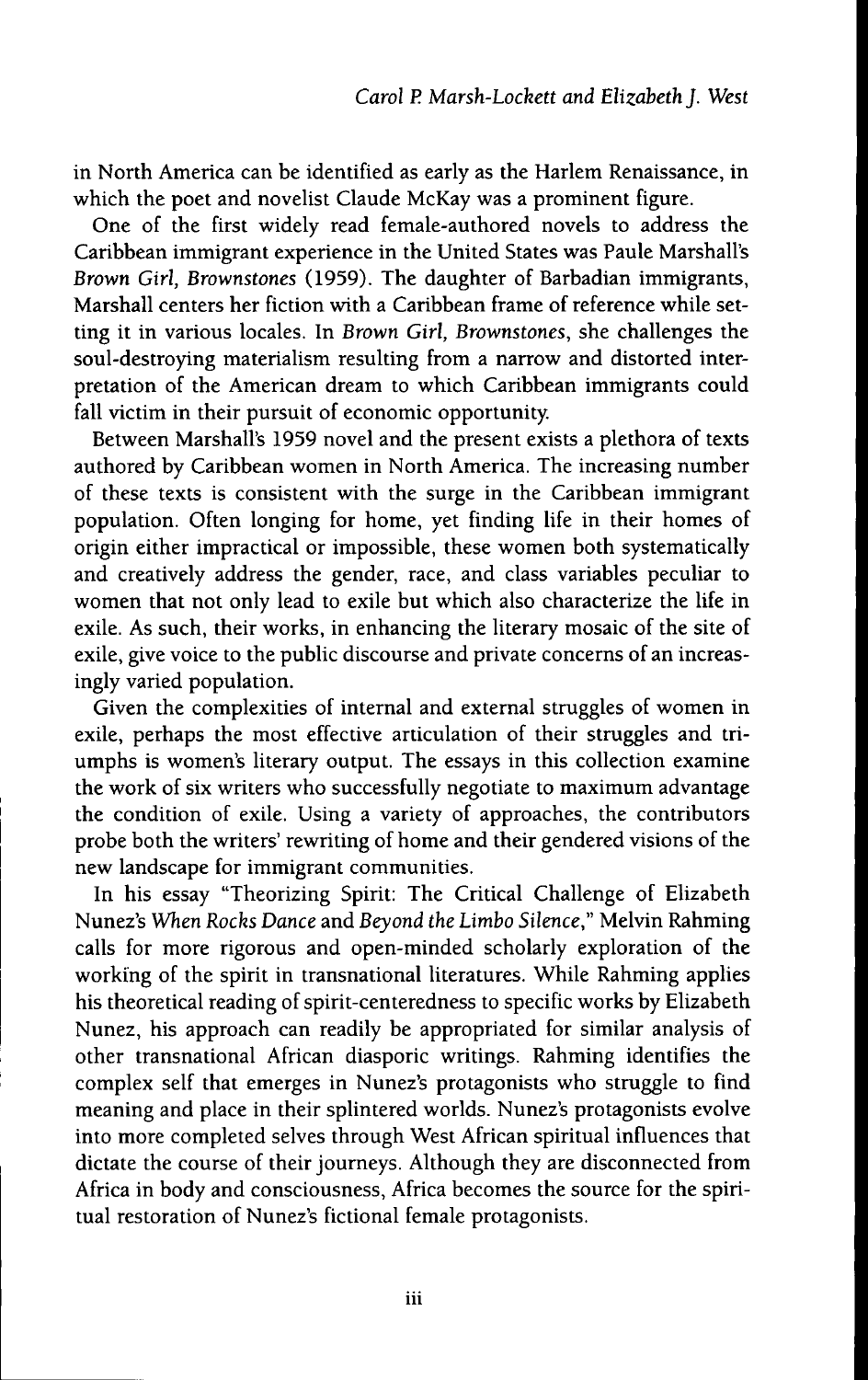Yakini B, Kemp examines Audre Lorde's use of the erotic in her literary constructions of self, particularly the multiple layers of self that Lorde unearths, Kemp's essay "Writing Power: Identity Complexities and the Exotic Erotic in Writing by Audre Lorde" is grounded in Lorde's premise that both her Caribbean and lesbian selves had to be recognized for full understanding of her work, Kemp explores the layers of exile in Lorde's life and narrative: Lorde is the sexually exiled child of a mother who lives in America but clings to memories of her Caribbean past. The Caribbean as site of erotic experience and as liberating medium prevails in Lorde's biomythography, *Zami,* and Kemp traces Lorde's narrative construction of the Caribbean as the redemptive source of peace and reconciliation.

Shirley Toland-Dix's essay "Re-Negotiating Identity: The Challenge of Migration and Return in Michelle Cliff's *No Telephone to Heaven"* considers Cliff's exploration of the dilemma of migration and return through her protagonist Clare Savage. Toland-Dix argues that Cliff's fictional exploration of migration and return is informed in particular by questions of nationality as well as questions of racial categories that plague her mulatto protagonist. While the fictional Clare experiences geographical and national displacement as she leaves Jamaica, Toland-Dix points out that, even prior to her physical dislocation, Clare has suffered alienation from her maternal African roots—particularly when she was banished by her grandmother, an action that takes place in *Abeng,* the prequel to *No Telephone to Heaven.* In the latter novel, her exile in the United States leads Clare into a fabricated existence framed by whiteness. She returns to Jamaica in a parallel quest for national and geographical understanding and to discover and reclaim her Afro-Jamaican roots.

Emily Allen Williams focuses on the poetry of Canadian resident and Trinidadian immigrant Claire Harris, Williams's essay "Triadic Revelations of Exilic Identity: Claire Harris's *Fables from the Women's Quarters, Dipped in Shadow* and She" traces Harris's musings on alienation. Williams frames her critique by looking at the three volumes of poetry as coming from three different narrative perspectives—biography, autobiography, and diary Although Harris anchors the questions of self, identity, and place in her African Caribbean roots, Williams turns to Harris's emphasis on the community of women at large—those who must reshape their identities as exiles or immigrants. Williams focuses on Harris's poems as critiques of contemporary social ills, particularly abuse against women and children and the legacy of teenage pregnancy.

In her essay "Defilee's Diasporic Daughters: Revolutionary Narratives *oi Ayiti* (Haiti), *Nanchon* (Nation), and *Dyaspora* (Diaspora) in Edwidge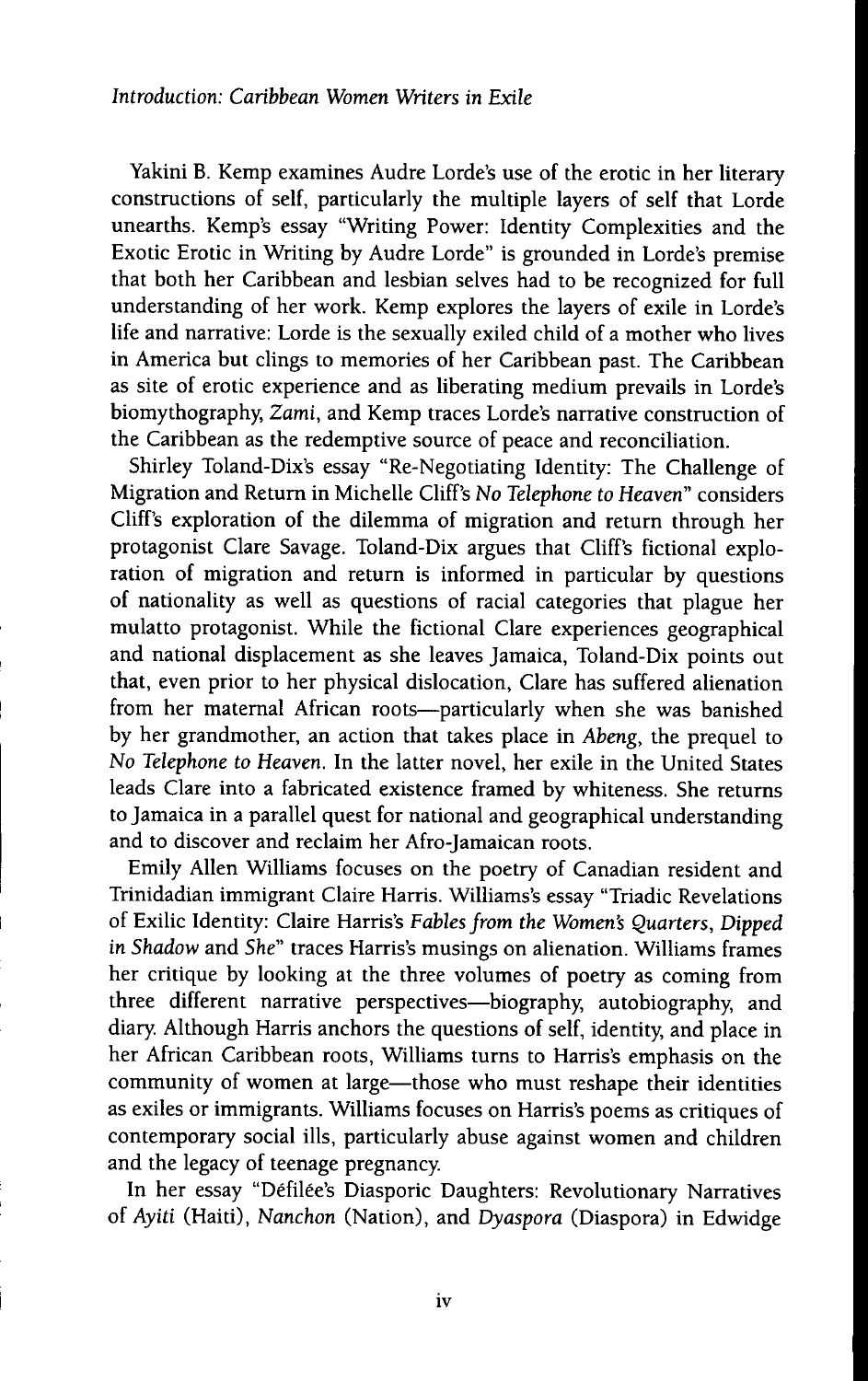Danticat's *Krik? Krak!"* Jana Evans Braziel reads Danticat's work as an exploration of nation and gender in the Haitian imagination. Braziel finds that Haitian notions of nation are informed and framed by gendered paradigms and persons. She explores the connections between dislocated/ isolated mythical Haitian women and Haiti's own inter- and intranational disconnectedness. Ultimately, Braziel posits that Danticat's transnational vision of Haiti paints Haiti's rebirth as possible only through its maternal kindred.

Vivian May also explores connections between gender and nation in her essay "Dislocation and Desire in Shani Mootoo's *Cereus Blooms at Night."* May focuses on Mootoo's fictional island space, which allows a look at the diasporic fallout that results from trauma and exile. She suggests that Mootoo captures these complex overlaps of experience through a main character who is raped by her father and whose psychological exile is further complicated by the overlapping, complex dynamics of migration. Much like Trinidad's history of cultural meldings, Mootoo's fictional isle reflects the complex nature of exile and migration in a nation that ultimately becomes the product of native Caribbean, East Indian, African, and European ancestry. This fictional space is defined by a society in which people are exiled or are migrating among several layers of identity/ nationality. Through Mootoo's character Mala, May examines the ways in which exile entails political resistance, and she maintains that Mootoo uses Mala's family trauma to incite a re-examination of our notions of home—both personal and national.

The writers under discussion in this volume, having chosen to live and write in North America, reinforce Said's assertion that the exile is far from a sad, isolated entity. Rather, these writers support the idea that existence on both sides of the imperial divide affords the exile an increased sensitivity and heightened insight into each side of that very divide. On the one hand, as Carol Boyce Davies has indicated in her discussion of Caribbean women writers in the United States, "migration creates a desire for home, which in turn produces a rewriting of home" (113). Yet, on the other hand, their discourse simultaneously indicates that they, too, like Lamming, belong wherever they are. Exile thus furnishes a new gaze, one that facilitates both the rewriting of "home" and the shaping of new, hybrid, metropolitan narratives.

*Georgia State University*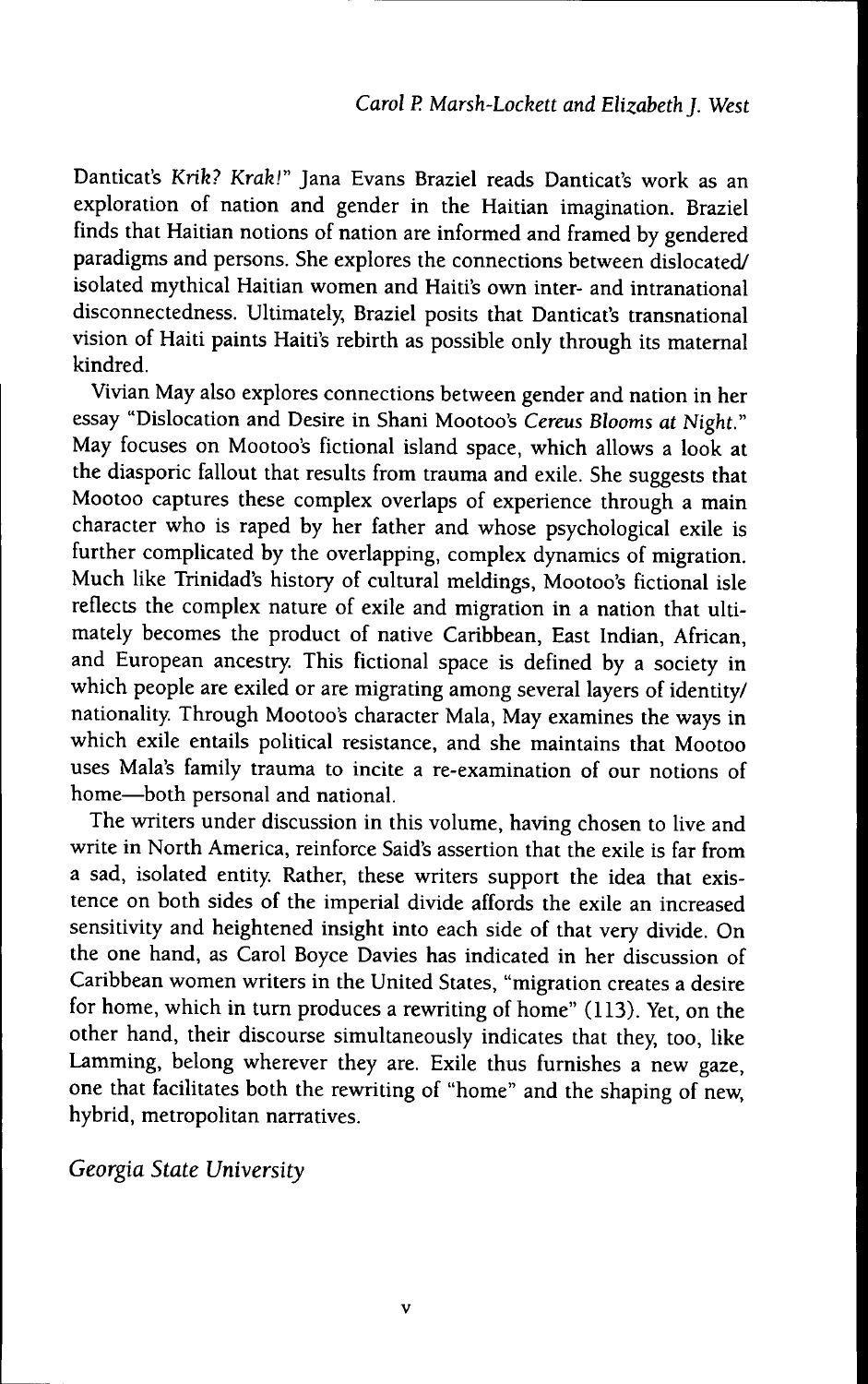*Introduction: Caribbean Women Writers* in Exile

#### **WORKS CITED**

AUfrey, Phyllis. *The Orchid House.* London and New York: Dutton, 1953.

- Cortozar, Julio, "The Fellowship of Exile." *Altogether Elsewhere: Writers on Exile.* Ed. Marc Robinson, Boston: Faber & Faber, 1994. 171-78.
- Davies, Carol Boyce, *Black Women,* Writing *and Identity:* Migrations *of the Subject.* London and New York: Routledge, 1996,

Lamming, George. *The Pleasures of Exile.* London: Michael Joseph, 1960.

Marshall, Paule. Brown Girl, Brownstones. Chatham, NJ: The Chatham Booksellers, 1959.

Philip, Marlene Nourbese. "Who's Listening? artists, audiences & language," *Frontiers: Essays and Writing on Racism and Culture.* By Philip, Stratford, ON: The Mercury Press, 1992. 26-46.

Rhys, Jean. *Wide Sargasso Sea.* London: Deutsch, 1966.

Said, Edward. *Culture and Imperialism.* New York: Vintage Books, 1994.

, "Reflections on Exile." *Altogether Elsewhere: Writers on Exile.* Ed. Marc Robinson. Boston: Faber & Faber, 1994. 137-49.

Selvon, Samuel. *The Lonely Londoners.* London: Wingate, 1956.